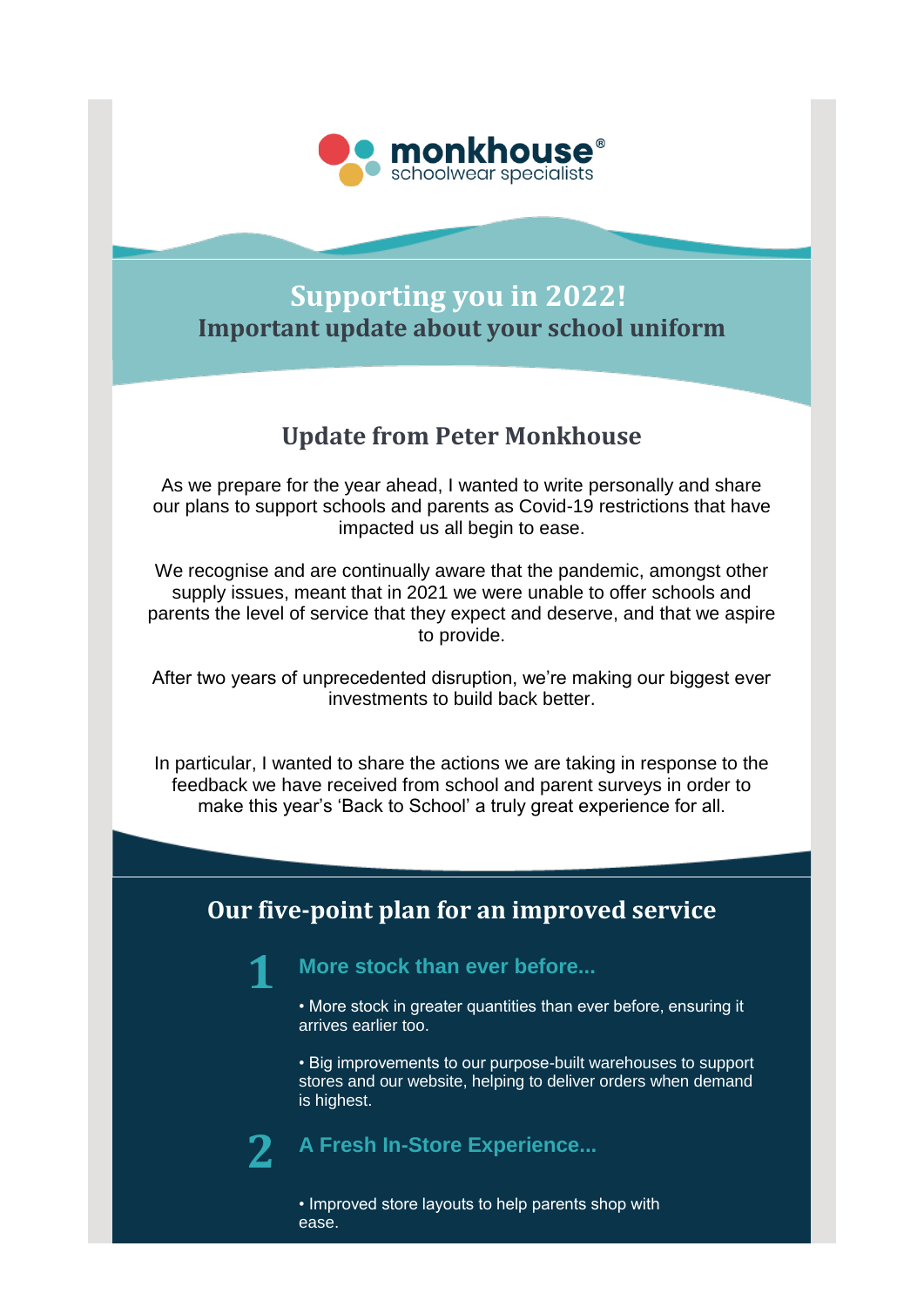• Continuation of our successful 1:1 personalised appointments.

• Introducing extended weekend opening times during the summer.

#### **3 Making Shopping Easy Online...**

- Improved school specific product information.
- New and improved sizing information and videos.
- Dedicated information and help for parents of new starters.



#### **Staff Training and Support...**

• In-depth store staff training, including detailed knowledge of school requirements.

• Updated and Improved telephone system and staff training to help parents who need help via the phone.

# **5**

#### **Communication with Parents...**

• Support materials designed to make communication to parents easier and clearer.

### **Our Next Steps**

Over the coming weeks, we'll be communicating our plans for an improved Back to School and providing support materials, including:



All the information new starters need for an exciting start to their school journey.



Letter templates for you to use and adapt when communicating with parents.